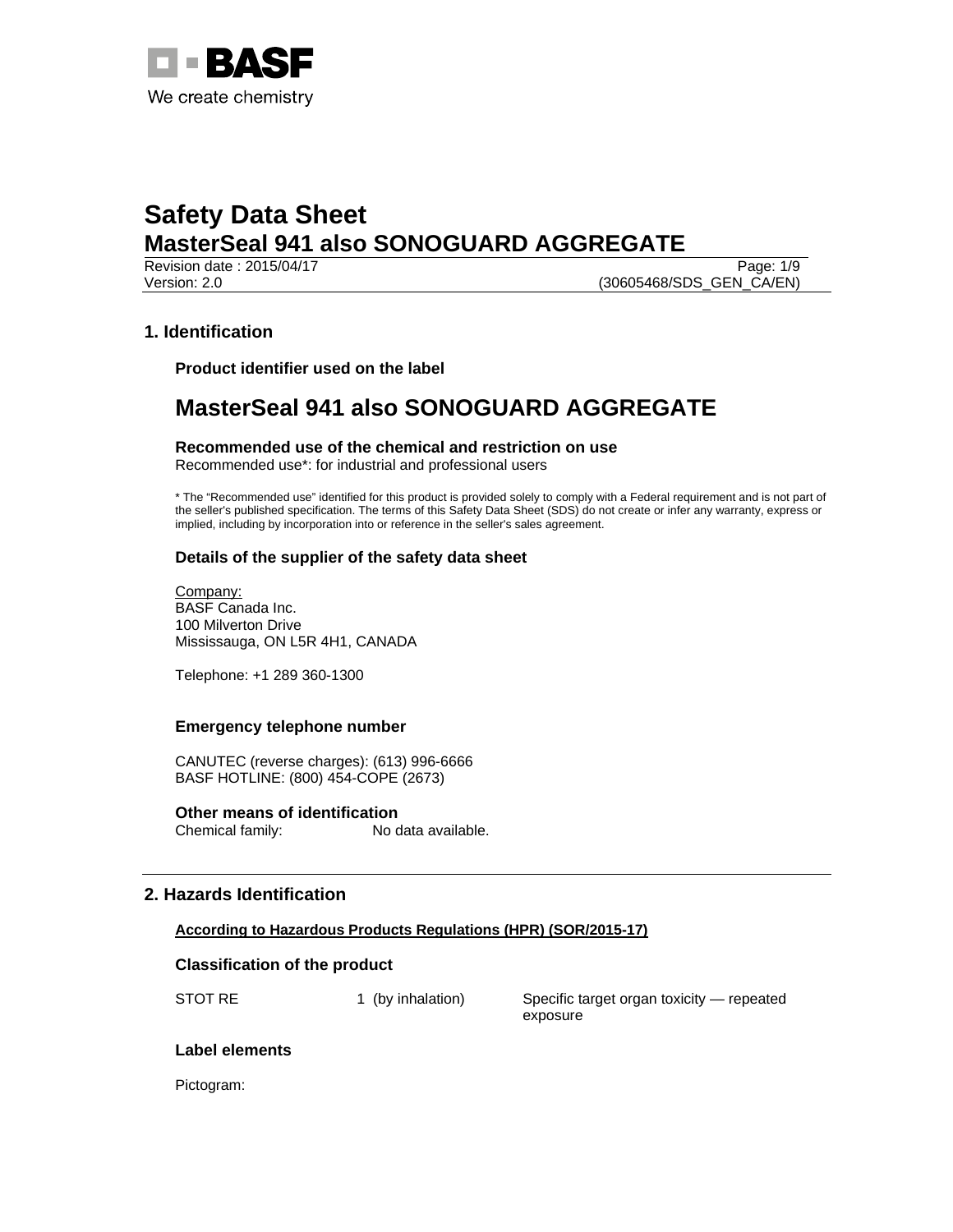Revision date : 2015/04/17 Page: 2/9

Version: 2.0 (30605468/SDS\_GEN\_CA/EN)



Signal Word: Danger

| Hazard Statement:<br>H372              | Causes damage to organs (Lung) through prolonged or repeated<br>exposure (inhalation). |  |
|----------------------------------------|----------------------------------------------------------------------------------------|--|
| Precautionary Statements (Prevention): |                                                                                        |  |
| P260                                   | Do not breathe dust/gas/mist/vapours.                                                  |  |
| P270                                   | Do not eat, drink or smoke when using this product.                                    |  |
| P264                                   | Wash with plenty of water and soap thoroughly after handling.                          |  |
| Precautionary Statements (Response):   |                                                                                        |  |
| P314                                   | Get medical advice/attention if you feel unwell.                                       |  |
| Precautionary Statements (Disposal):   |                                                                                        |  |
| P501                                   | Dispose of contents/container to hazardous or special waste collection<br>point.       |  |
|                                        |                                                                                        |  |

# **Hazards not otherwise classified**

No specific dangers known, if the regulations/notes for storage and handling are considered.

# **3. Composition / Information on Ingredients**

# **According to Hazardous Products Regulations (HPR) (SOR/2015-17)**

| <b>CAS Number</b> | Content (W/W)                             | <b>Chemical name</b> |
|-------------------|-------------------------------------------|----------------------|
| 14808-60-7        | $>= 100.0 - \le 100.0$ crystalline silica |                      |
|                   | %                                         |                      |

# **4. First-Aid Measures**

## **Description of first aid measures**

# **General advice:**

First aid personnel should pay attention to their own safety. Immediately remove contaminated clothing.

## **If inhaled:**

After inhalation of dust. Keep patient calm, remove to fresh air, seek medical attention.

## **If on skin:**

After contact with skin, wash immediately with plenty of water and soap. Under no circumstances should organic solvent be used. If irritation develops, seek medical attention.

## **If in eyes:**

Wash affected eyes for at least 15 minutes under running water with eyelids held open, consult an eye specialist.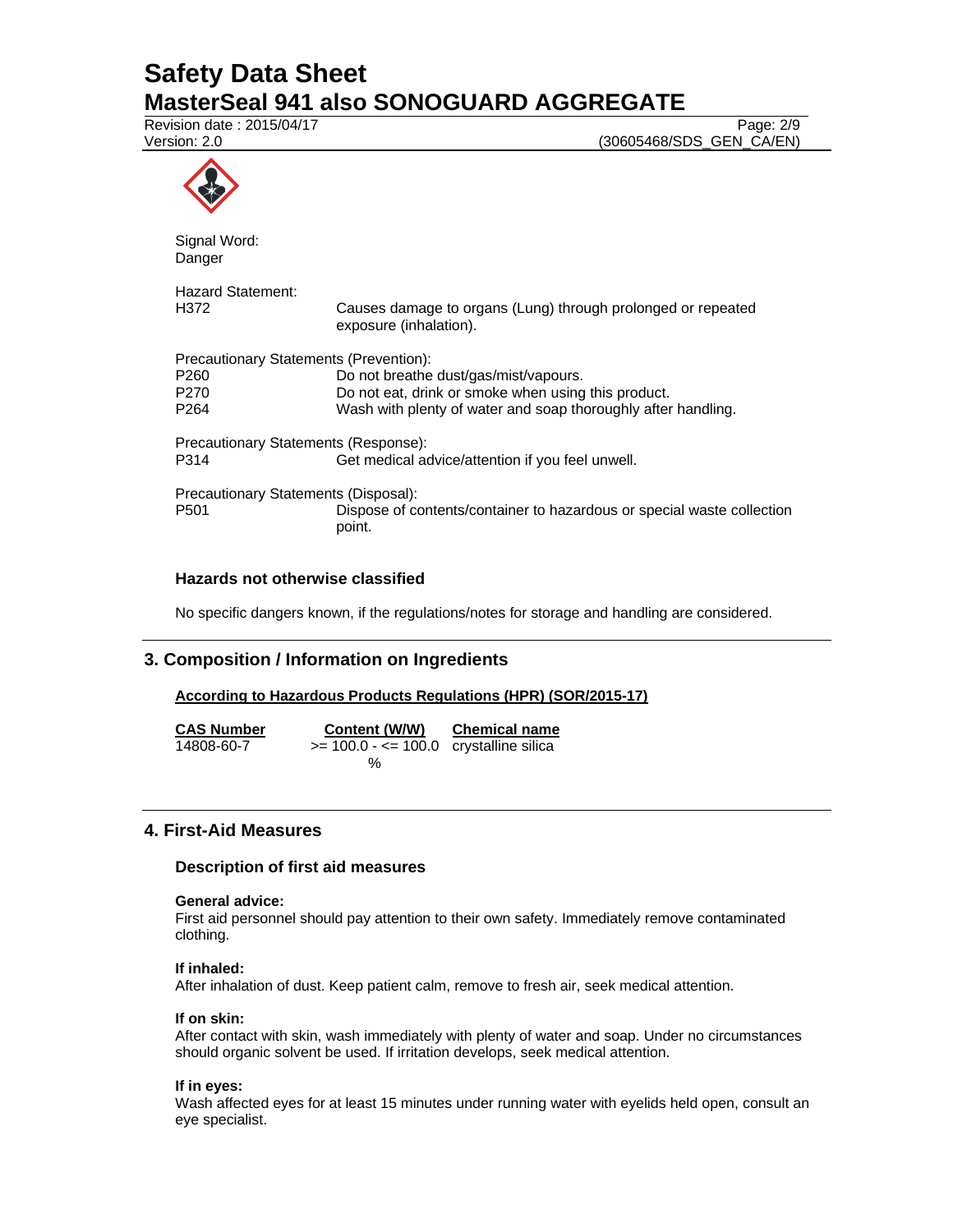Revision date : 2015/04/17 Page: 3/9

Version: 2.0 (30605468/SDS\_GEN\_CA/EN)

### **If swallowed:**

Rinse mouth immediately and then drink plenty of water, seek medical attention. Do not induce vomiting unless told to by a poison control center or doctor.

## **Most important symptoms and effects, both acute and delayed**

Symptoms: No significant reaction of the human body to the product known. Hazards: No applicable information available.

## **Indication of any immediate medical attention and special treatment needed**

Note to physician

Treatment: Treat according to symptoms (decontamination, vital functions), no known specific antidote.

# **5. Fire-Fighting Measures**

## **Extinguishing media**

Suitable extinguishing media: foam, water spray, dry powder, carbon dioxide

Unsuitable extinguishing media for safety reasons: water jet

# **Special hazards arising from the substance or mixture**

Hazards during fire-fighting: carbon dioxide, carbon monoxide, harmful vapours, nitrogen oxides, fumes/smoke, carbon black

### **Advice for fire-fighters**

Protective equipment for fire-fighting: Wear a self-contained breathing apparatus.

#### **Further information:**

The degree of risk is governed by the burning substance and the fire conditions. If exposed to fire, keep containers cool by spraying with water. Collect contaminated extinguishing water separately, do not allow to reach sewage or effluent systems. Contaminated extinguishing water must be disposed of in accordance with official regulations.

# **6. Accidental release measures**

#### **Personal precautions, protective equipment and emergency procedures**

Do not breathe dust. Wear eye/face protection. Use personal protective clothing. Handle in accordance with good building materials hygiene and safety practice.

#### **Environmental precautions**

Contain contaminated water/firefighting water. Do not discharge into drains/surface waters/groundwater.

#### **Methods and material for containment and cleaning up**

For small amounts: Pick up with suitable appliance and dispose of. Dispose of contaminated material as prescribed.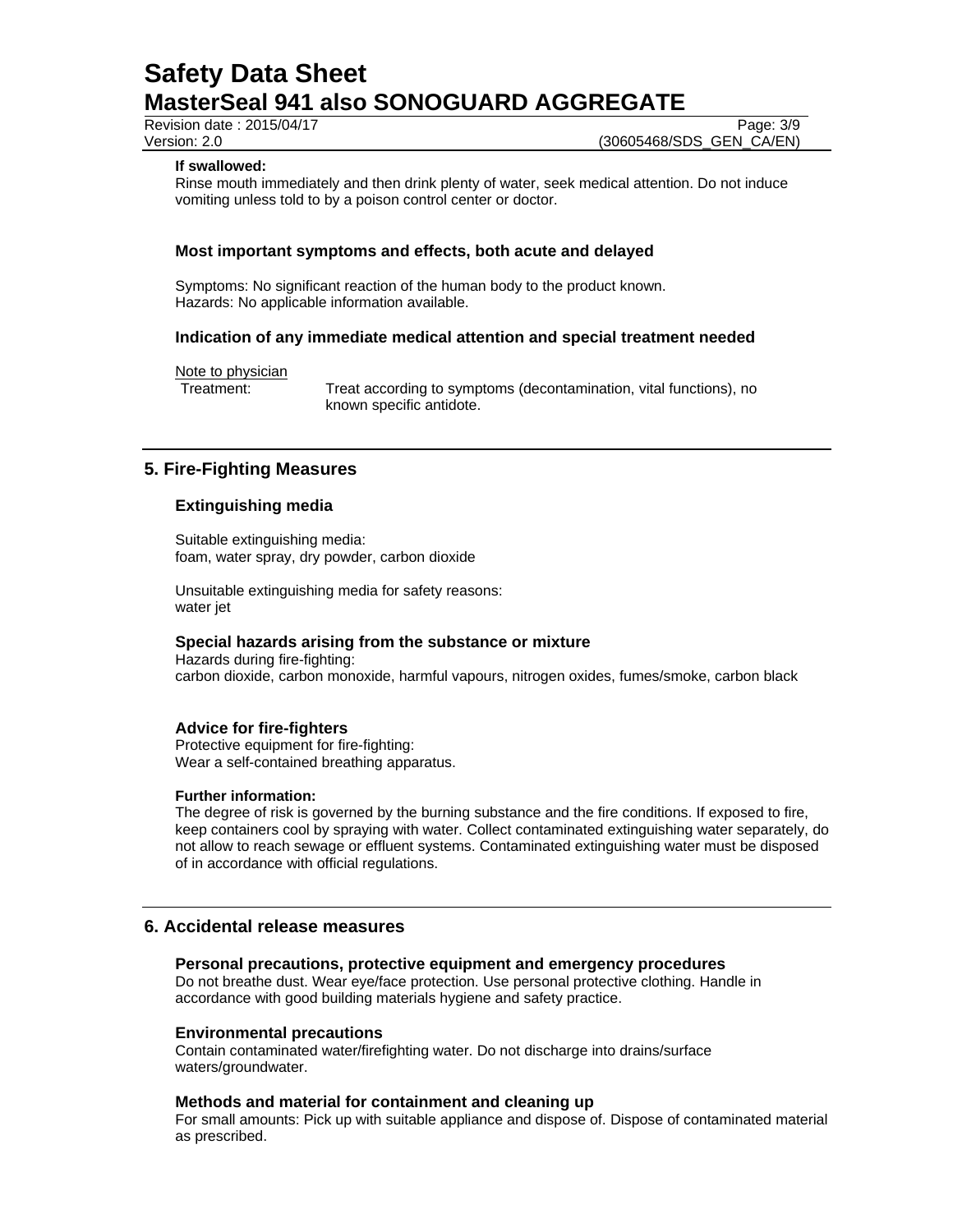Revision date : 2015/04/17 Page: 4/9

Version: 2.0 (30605468/SDS\_GEN\_CA/EN)

For large amounts: Pick up with suitable appliance and dispose of. Dispose of absorbed material in accordance with regulations. Avoid raising dust.

# **7. Handling and Storage**

# **Precautions for safe handling**

Avoid dust formation. Wear suitable protective clothing and eye/face protection. Avoid inhalation of dusts/mists/vapours. Breathing must be protected when large quantities are decanted without local exhaust ventilation.

Protection against fire and explosion:

Prevent electrostatic charge - sources of ignition should be kept well clear - fire extinguishers should be kept handy. Keep away from sources of ignition - No smoking. Dust can form an explosive mixture with air.

# **Conditions for safe storage, including any incompatibilities**

No applicable information available.

Suitable materials for containers: tinned carbon steel (Tinplate)

Further information on storage conditions: Keep only in the original container in a cool, dry, wellventilated place away from ignition sources, heat or flame. Protect from direct sunlight.

# **8. Exposure Controls/Personal Protection**

# **Components with occupational exposure limits**

| crystalline silica | OSHA PEL         | TWA value 2.4 millions of particles per cubic foot<br>of air Respirable ;<br>The exposure limit is calculated from the<br>equation, $250/(%SiO2+5)$ , using a value of 100%<br>SiO2. Lower percentages of SiO2 will yield higher<br>exposure limits.<br>TWA value 0.1 mg/m3 Respirable;<br>The exposure limit is calculated from the<br>equation, 10/(%SiO2+2), using a value of 100%<br>SiO2. Lower percentages of SiO2 will yield higher<br>exposure limits.<br>TWA value 0.3 mg/m3 Total dust;<br>The exposure limit is calculated from the<br>equation, 30/(%SiO2+2), using a value of 100%<br>SiO2. Lower percentages of SiO2 will yield higher<br>exposure limits. |
|--------------------|------------------|--------------------------------------------------------------------------------------------------------------------------------------------------------------------------------------------------------------------------------------------------------------------------------------------------------------------------------------------------------------------------------------------------------------------------------------------------------------------------------------------------------------------------------------------------------------------------------------------------------------------------------------------------------------------------|
|                    | <b>ACGIH TLV</b> | TWA value 0.025 mg/m3 Respirable fraction;                                                                                                                                                                                                                                                                                                                                                                                                                                                                                                                                                                                                                               |

**Advice on system design:**

No applicable information available.

## **Personal protective equipment**

**Respiratory protection:**

Wear respiratory protection if ventilation is inadequate.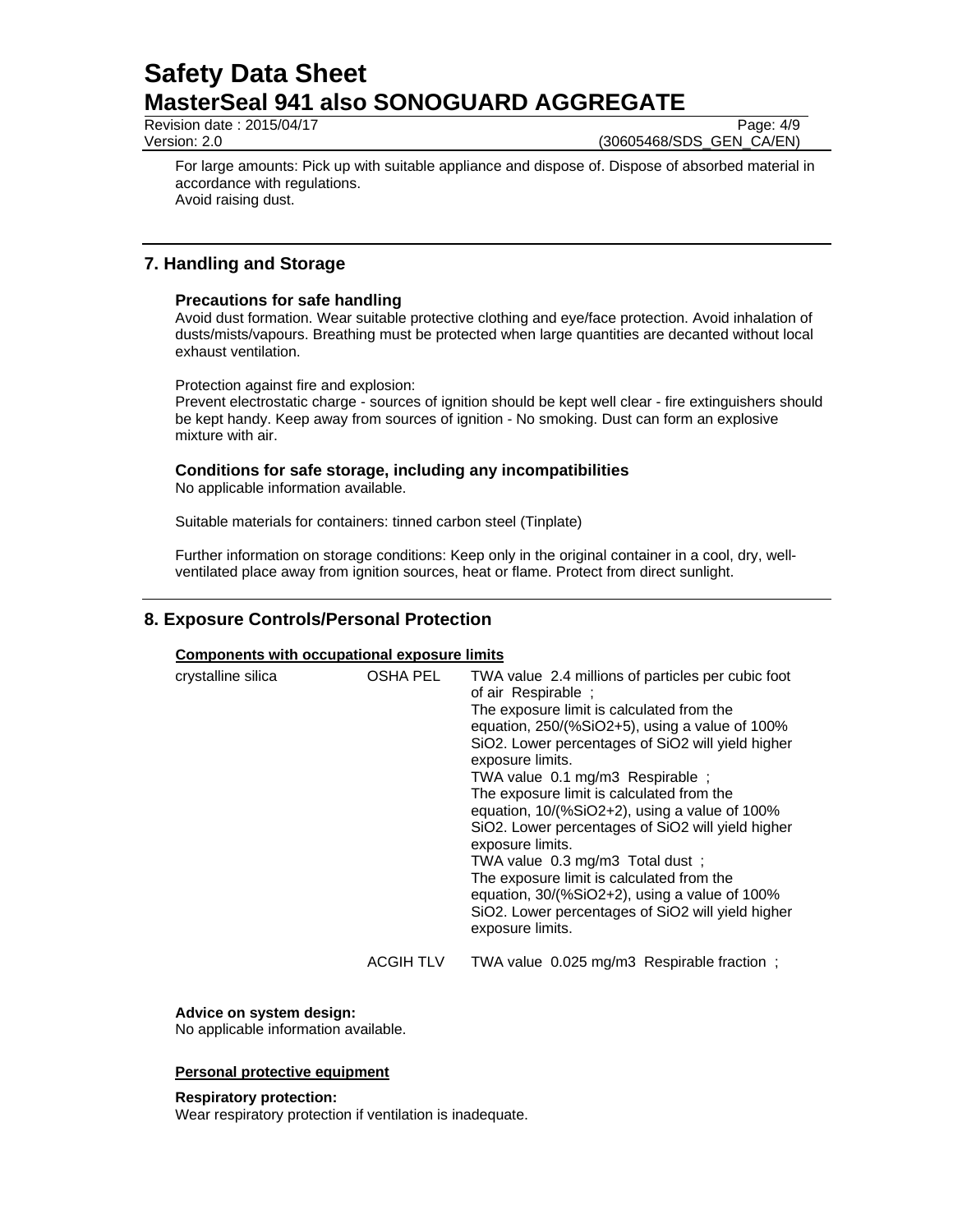Revision date : 2015/04/17 Page: 5/9

Version: 2.0 (30605468/SDS\_GEN\_CA/EN)

#### **Hand protection:**

Chemical resistant protective gloves, Manufacturer's directions for use should be observed because of great diversity of types.

#### **Eye protection:**

Safety glasses with side-shields.

#### **Body protection:**

Body protection must be chosen depending on activity and possible exposure, e.g. head protection, apron, protective boots, chemical-protection suit.

### **General safety and hygiene measures:**

Avoid inhalation of dusts. Wearing of closed work clothing is required additionally to the stated personal protection equipment. Avoid exposure - obtain special instructions before use. Handle in accordance with good building materials hygiene and safety practice. When using, do not eat, drink or smoke. Hands and/or face should be washed before breaks and at the end of the shift. At the end of the shift the skin should be cleaned and skin-care agents applied. Gloves must be inspected regularly and prior to each use. Replace if necessary (e.g. pinhole leaks).

# **9. Physical and Chemical Properties**

| Form:<br>Odour:<br>Odour threshold:<br>Colour:<br>pH value:<br>Melting temperature:                                                                                             | granules<br>product specific<br>grey<br>> 1,000 °C                 | No applicable information available.<br>neutral, (as aqueous suspension)                                                                                                                                                      |
|---------------------------------------------------------------------------------------------------------------------------------------------------------------------------------|--------------------------------------------------------------------|-------------------------------------------------------------------------------------------------------------------------------------------------------------------------------------------------------------------------------|
| Boiling point:<br>Sublimation point:<br>Flash point:                                                                                                                            |                                                                    | No applicable information available.<br>No applicable information available.<br>not applicable                                                                                                                                |
| Flammability:<br>Vapour pressure:<br>Relative density:                                                                                                                          | not flammable                                                      | The product has not been tested.<br>No applicable information available.                                                                                                                                                      |
| Bulk density:                                                                                                                                                                   | approx. 1,800 -<br>2,400 kg/m3                                     |                                                                                                                                                                                                                               |
| Vapour density:<br>Partitioning coefficient n-<br>octanol/water (log Pow):                                                                                                      |                                                                    | The product is a non-volatile solid.<br>No applicable information available.                                                                                                                                                  |
| Thermal decomposition:                                                                                                                                                          | No decomposition if stored and handled as<br>prescribed/indicated. |                                                                                                                                                                                                                               |
| Viscosity, dynamic:<br>Viscosity, kinematic:<br>Solubility in water:<br>Miscibility with water:<br>Solubility (quantitative):<br>Solubility (qualitative):<br>Evaporation rate: | No applicable information available.                               | not applicable, the product is a solid<br>No applicable information available.<br>No applicable information available.<br>(20 °C) not soluble<br>No applicable information available.<br>The product is a non-volatile solid. |

# **10. Stability and Reactivity**

## **Reactivity**

No hazardous reactions if stored and handled as prescribed/indicated.

Corrosion to metals:

Corrosive effects to metal are not anticipated.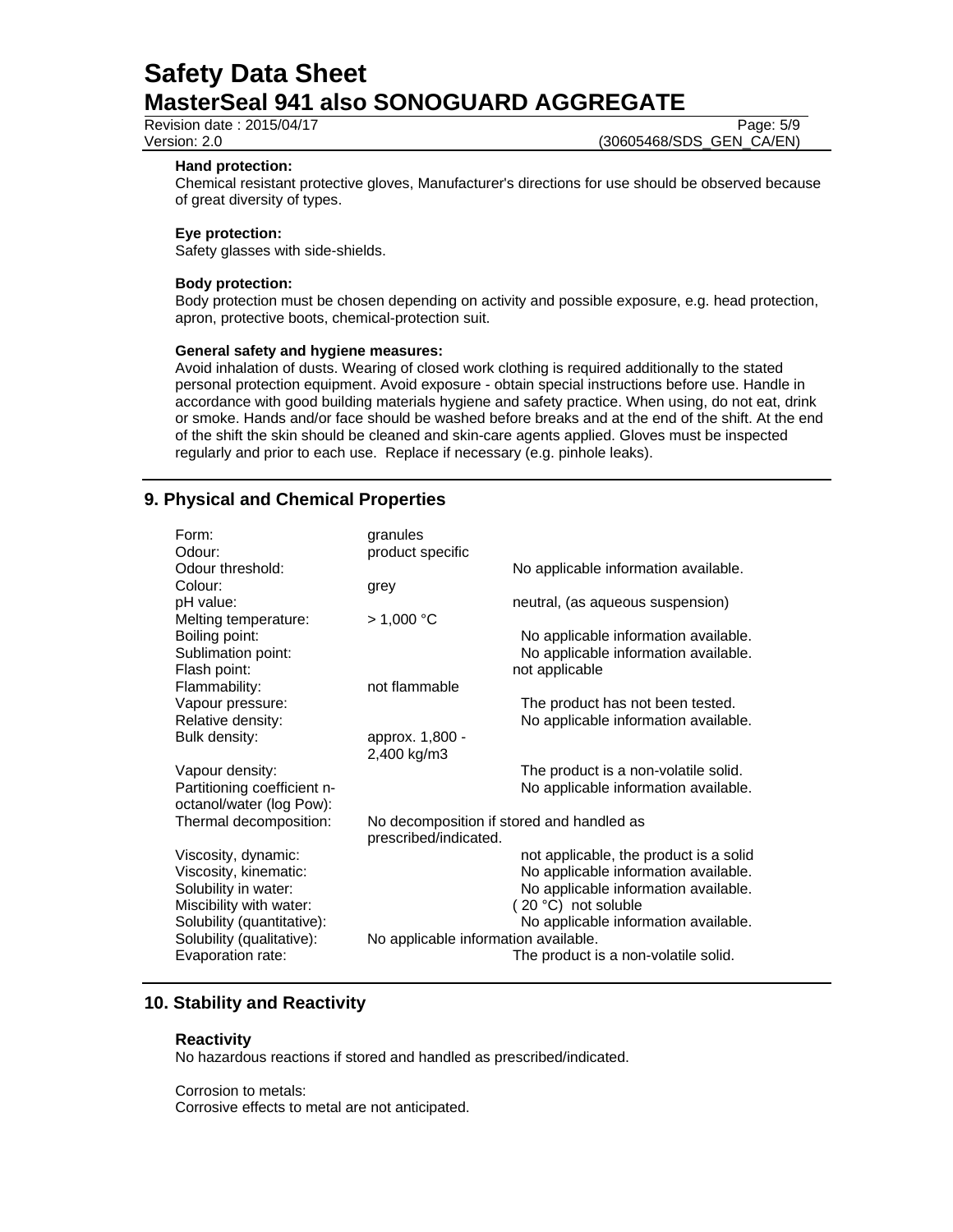Revision date : 2015/04/17 Page: 6/9

Version: 2.0 (30605468/SDS\_GEN\_CA/EN)

# **Chemical stability**

The product is stable if stored and handled as prescribed/indicated.

## **Possibility of hazardous reactions**

The product is stable if stored and handled as prescribed/indicated.

## **Conditions to avoid**

See MSDS section 7 - Handling and storage.

## **Incompatible materials**

strong acids, strong bases, strong oxidizing agents, strong reducing agents

## **Hazardous decomposition products**

Decomposition products: No hazardous decomposition products if stored and handled as prescribed/indicated.

Thermal decomposition: No decomposition if stored and handled as prescribed/indicated.

# **11. Toxicological information**

## **Primary routes of exposure**

Routes of entry for solids and liquids are ingestion and inhalation, but may include eye or skin contact. Routes of entry for gases include inhalation and eye contact. Skin contact may be a route of entry for liquefied gases.

## **Acute Toxicity/Effects**

Acute toxicity

Assessment of acute toxicity: Study scientifically not justified. The substance is inert.

Oral

No applicable information available.

Inhalation No applicable information available.

Dermal No applicable information available.

Irritation / corrosion

Assessment of irritating effects: May cause mechanical irritation. No irritation is expected under intended use and appropriate handling.

## **Sensitization**

Assessment of sensitization: The product has not been tested. The statement has been derived from the properties of the individual components.

# **Chronic Toxicity/Effects**

#### Repeated dose toxicity

Assessment of repeated dose toxicity: This product contains crystalline silica (quartz). Prolonged or repeated inhalation of respirable crystalline silica may result in silicosis.

#### Genetic toxicity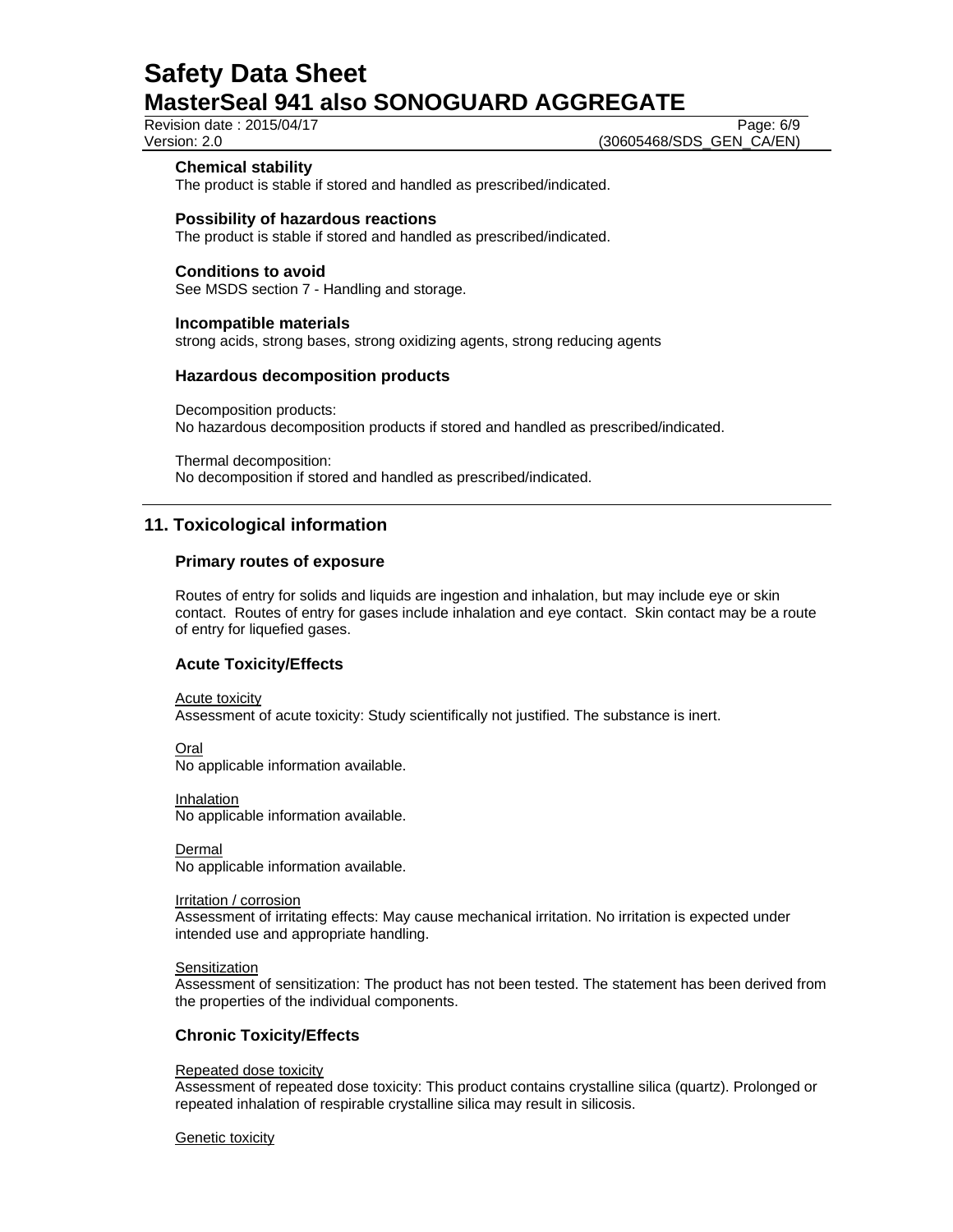Revision date : 2015/04/17 Page: 7/9

Version: 2.0 (30605468/SDS\_GEN\_CA/EN)

Assessment of mutagenicity: The chemical structure does not suggest a specific alert for such an effect. The product has not been tested. The statement has been derived from the properties of the individual components.

## **Carcinogenicity**

Assessment of carcinogenicity: The chemical structure does not suggest a specific alert for such an effect. The product has not been tested. The statement has been derived from the properties of the individual components.

#### *Information on: crystalline silica*

*Assessment of carcinogenicity: In long-term studies in rats and mice in which the substance was given by feed, a carcinogenic effect was not observed. In long-term animal studies in which the substance was given by inhalation in high doses, a carcinogenic effect was observed. The substance and its compounds in the form of respirable dusts/aerosolsis classified by the German MAK commision as a category 1 carcinogen (substances that cause cancer to humans). A carcinogenic effect cannot safely be ruled out. The inhalation uptake of the alveolar fraction of the fine dust may cause damage to the lungs. The International Agency for Research on Cancer (IARC) has classified this substance as a Group 1 (known) human carcinogen. NTP listed carcinogen* 

----------------------------------

#### Reproductive toxicity

Assessment of reproduction toxicity: The chemical structure does not suggest a specific alert for such an effect.

#### **Teratogenicity**

Assessment of teratogenicity: The chemical structure does not suggest a specific alert for such an effect.

#### Other Information

No reports of ill effects provided product was correctly handled and processed. The product has not been tested. The statements on toxicology have been derived from the properties of the individual components.

# **Symptoms of Exposure**

No significant reaction of the human body to the product known.

# **12. Ecological Information**

## **Toxicity**

Aquatic toxicity

Assessment of aquatic toxicity:

At the present state of knowledge, no negative ecological effects are expected. There is a high probability that the product is not acutely harmful to aquatic organisms. The product has not been tested. The statement has been derived from substances/products of a similar structure or composition.

# **Persistence and degradability**

Assessment biodegradation and elimination (H2O) Experience shows this product to be inert and non-degradable.

## **Bioaccumulative potential**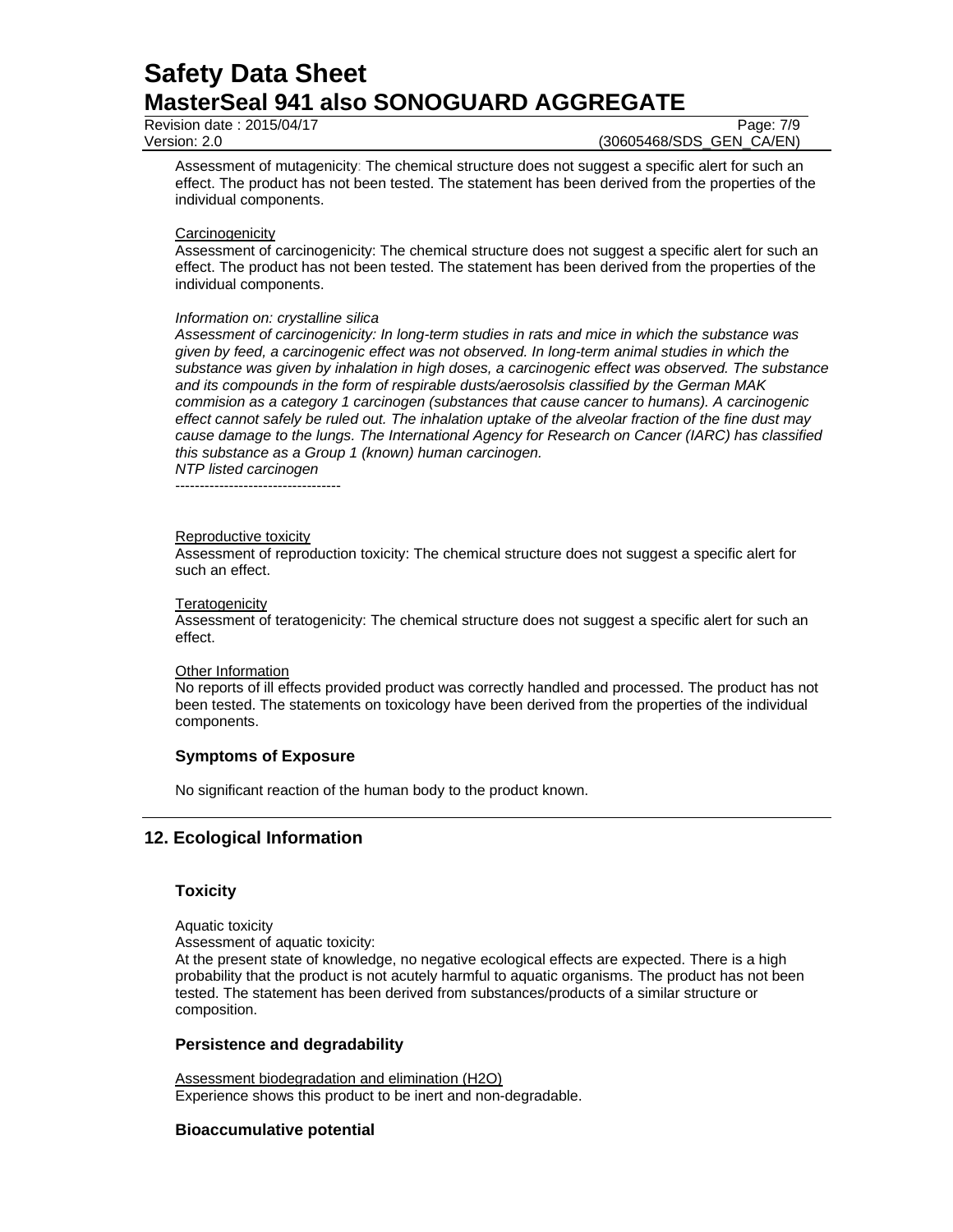Revision date : 2015/04/17 Page: 8/9

Version: 2.0 (30605468/SDS\_GEN\_CA/EN)

#### Bioaccumulation potential

The product will not be readily bioavailable due to its consistency and insolubility in water.

### **Mobility in soil**

Assessment transport between environmental compartments Study scientifically not justified.

# **13. Disposal considerations**

#### **Waste disposal of substance:**

Dispose of in accordance with local authority regulations. Do not discharge into drains/surface waters/groundwater.

#### **Container disposal:**

Contaminated packaging should be emptied as far as possible; then it can be passed on for recycling after being thoroughly cleaned.

## **14. Transport Information**

**Land transport** 

| <b>TDG</b>                        |                                                                |
|-----------------------------------|----------------------------------------------------------------|
|                                   | Not classified as a dangerous good under transport regulations |
| Sea transport<br><b>IMDG</b>      |                                                                |
|                                   | Not classified as a dangerous good under transport regulations |
| Air transport<br><b>IATA/ICAO</b> |                                                                |

Not classified as a dangerous good under transport regulations

# **15. Regulatory Information**

#### **Federal Regulations**

**Registration status:**  Chemical DSL, CA released / listed

## **THIS PRODUCT HAS BEEN CLASSIFIED IN ACCORDANCE WITH THE HAZARD CRITERIA OF THE CPR AND THE MSDS CONTAINS ALL THE INFORMATION REQUIRED BY THE CPR.**

## **16. Other Information**

**SDS Prepared by:**  BASF NA Product Regulations SDS Prepared on: 2015/04/17